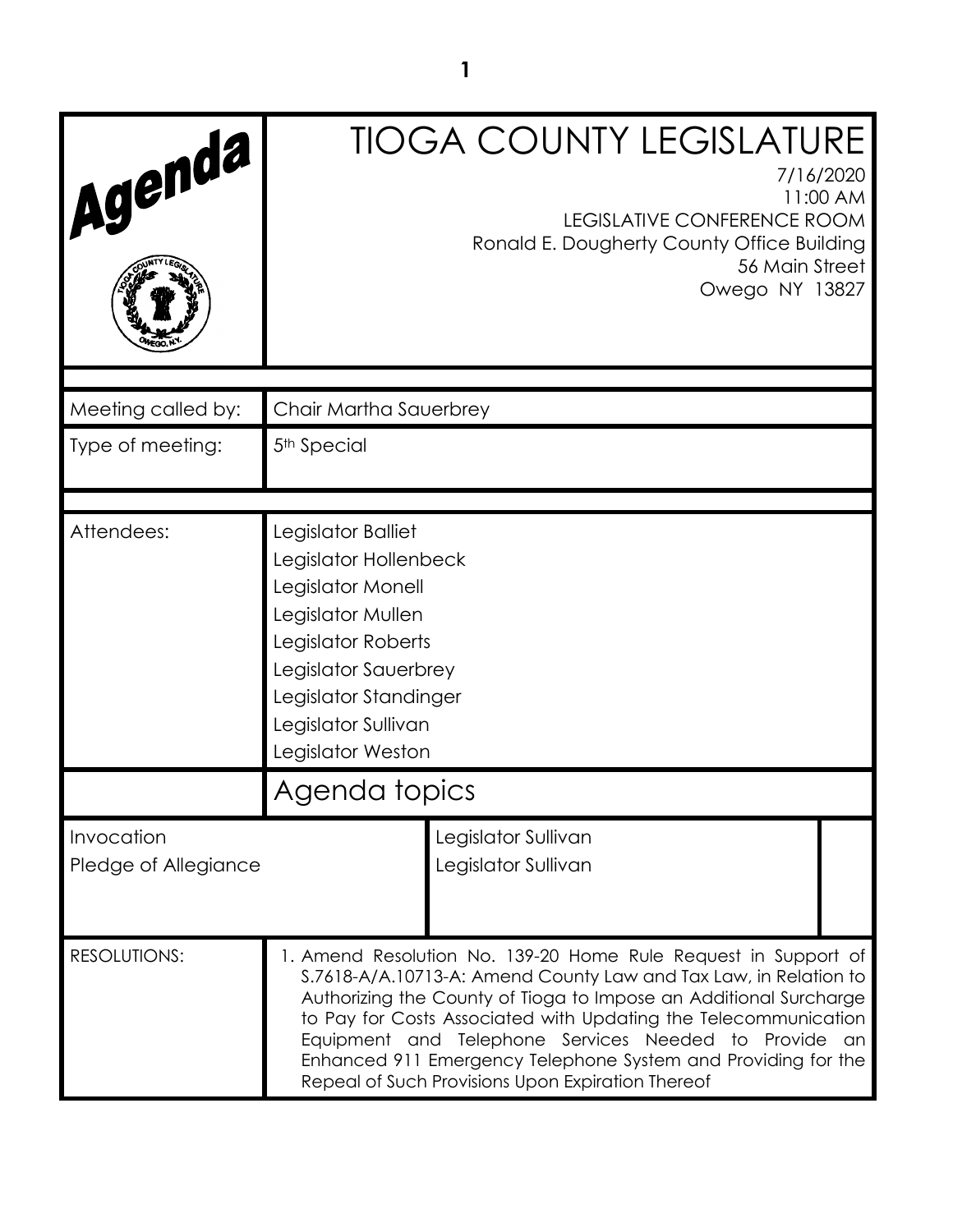RESOLUTION NO. -20 AMEND RESOLUTION NO. 139-20; HOME RULE REQUEST IN SUPPORT OF S.7618-A/A.10713-A: AMEND COUNTY LAW AND TAX LAW, IN RELATION TO AUTHORIZING THE COUNTY OF TIOGA TO IMPOSE AN ADDITIONAL SURCHARGE TO PAY FOR COSTS ASSOCIATED WITH UPDATING THE TELECOMMUNICATION EQUIPMENT AND TELEPHONE SERVICES NEEDED TO PROVIDE AN ENHANCED 911 EMERGENCY TELEPHONE SYSTEM AND PROVIDING FOR THE REPEAL OF SUCH PROVISIONS UPON EXPIRATION THEREOF

WHEREAS: The Tioga County Legislature approved the Home Rule Request in support of Senate Bill S7618 and Assembly Bill A10713 with Resolution No. 139-20 adopted on July 14, 2020; and

WHEREAS: Resolution 139-20 needs to be amended due to technical corrections of the 911 Bill; and

WHEREAS: Said amendment calls for the creation of new Bill numbers; Senate Bill S.7618-A and Assembly Bill A.10713-A; and

WHEREAS: The remainder of Resolution No. 139-20 remains intact as follows, reflecting the new Bill numbers:

WHEREAS: The current County of Tioga Enhanced 911 Emergency Telephone System is in need of updating; and

WHEREAS: State Legislative authority is needed to amend the current County Law by adding section 337 authorizing and empowering Tioga County Legislature to adopt, amend or repeal local laws to impose an additional surcharge per access line for the costs associated with obtaining, operating and maintaining an enhanced 911 system; and

WHEREAS: State Legislative authority is needed to amend Section 186-g of the Tax Law, paragraphs (b) and (c) of subdivision 2, as separately amended by chapters 120 and 711 of the laws of 2019, to impose a surcharge on each wireless communications device; and